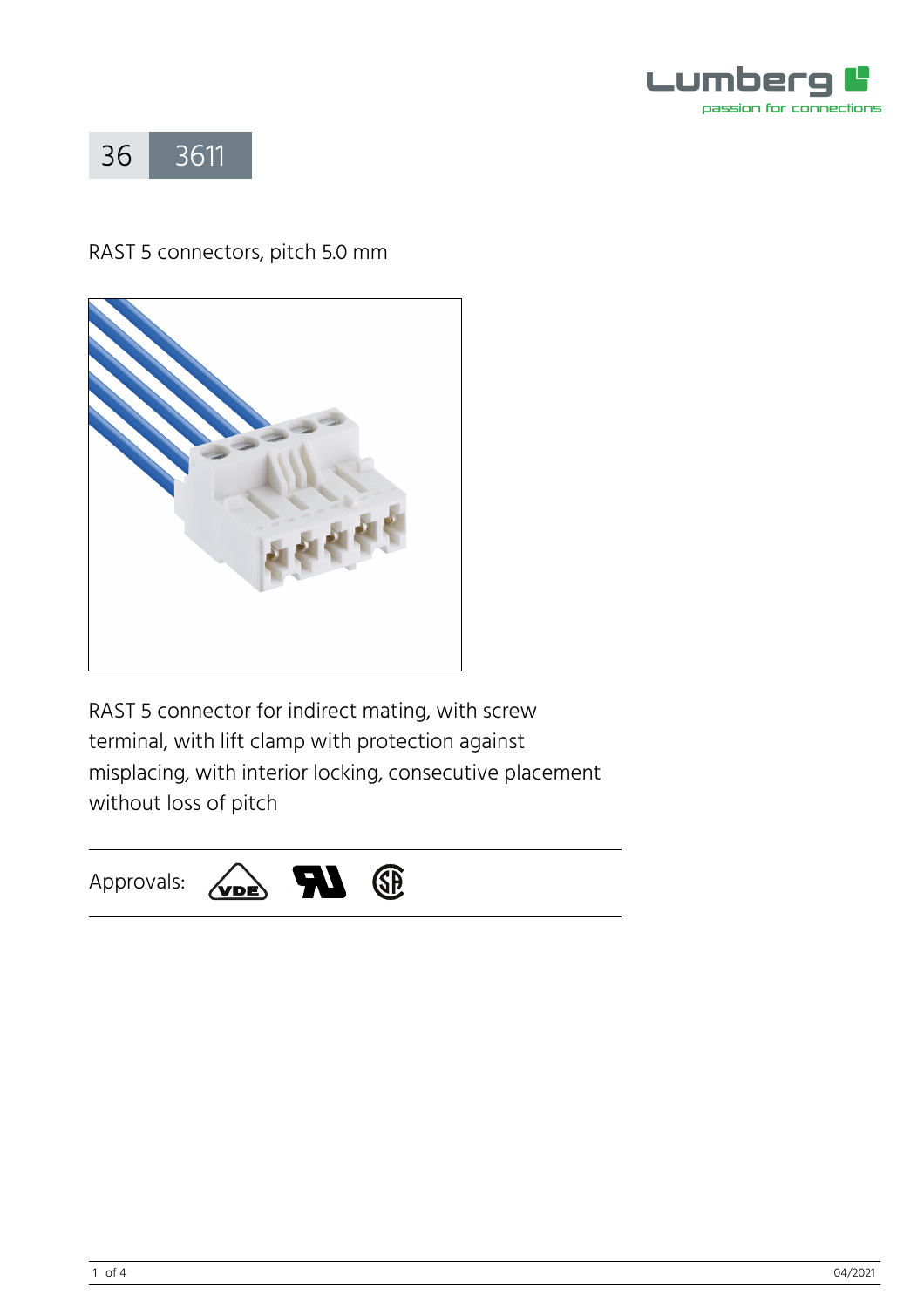

# 36 [3611](https://www.lumberg.com/en/products/product/3611)





 $B - B$ 

 $51$ 

×Ь

M<sub>3</sub>

 $9,2$ 



Temperature range -40 °C/+125 °C – 3611 -40 °C/+130 °C – 3611 M08<sup>1</sup> <sup>1</sup> upper limit temperature (insulating body) RTI (electrical) of the UL Yellow Card

acc. to IEC 60335-1 (flame < 2 s)

#### Mechanical data

Materials

Environmental conditions

| Insertion force/contact  | $\leq 4.0 N$         |
|--------------------------|----------------------|
| Withdrawal force/contact | $\geq$ 1.0 N         |
| Tightening torque screw  | $0.5$ Nm             |
| Keying proposals         | at www.lumberg.com & |

#### Connectable conductors for screw clamp

| Section stranded wire              | 0,14-2,5 mm <sup>2</sup> (AWG 26-14)     |
|------------------------------------|------------------------------------------|
| Section stranded wire with ferrule | 0,25-2,5 mm <sup>2</sup> (AWG 24-14)     |
| Section solid wire                 | $0.14 - 4.0$ mm <sup>2</sup> (AWG 26-12) |
| Stripping length                   | $8 \pm 1$ mm                             |
|                                    |                                          |

#### Electrical data (at T<sub>amb</sub> 20 °C)

| Contact resistance    | $\leq$ 5 m $\Omega$                                                                                  |
|-----------------------|------------------------------------------------------------------------------------------------------|
| Rated current         | 10 A (T <sub>amb</sub> 70 °C)                                                                        |
| Rated voltage         | 630 V AC (VDE)/250 V DC (UL,<br>$CSA$ ) – 3611<br>320 V AC (VDE)/250 V DC (UL,<br>$CSA$ ) – 3611 MO8 |
| Material group        | I (IEC)/0 (UL) (CTI ≥ 600) – 3611<br>III a (IEC)/2 (UL) (CTI = 250) - 3611<br><b>M08</b>             |
| Creepage distance     | $3,4 \, \text{mm}$                                                                                   |
| Clearance             | $3,4 \, \text{mm}$                                                                                   |
| Insulation resistance | $>10$ GQ                                                                                             |

 $A - A$  $*<sub>G</sub>$ 



\*a K = keying

- P = positioning
- $V = \text{lock}$
- \*b all screw clamps of the connector to be tightened with the indicated torque

2 of  $4$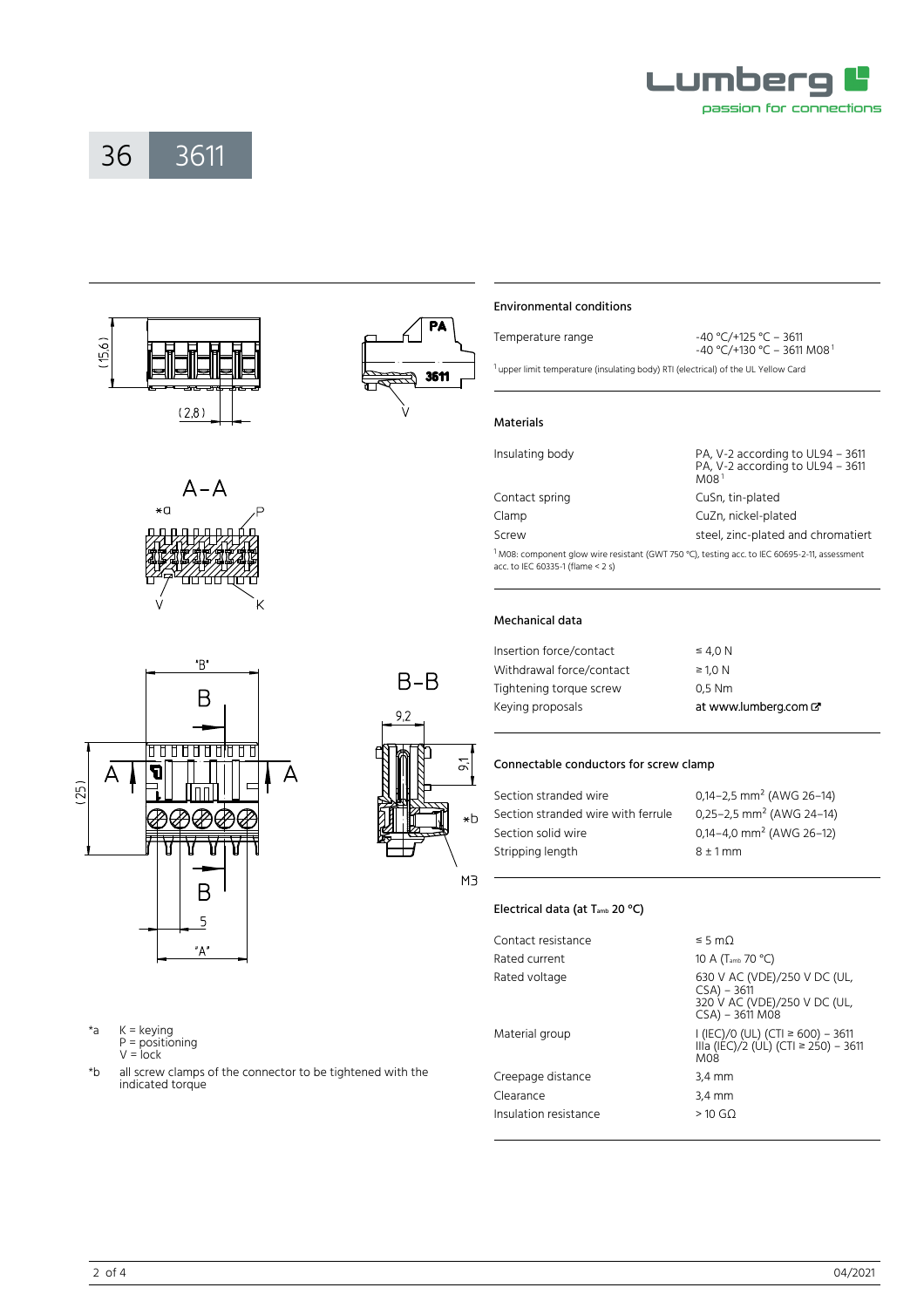

### 3611 36

#### Associated products

| Counterparts |            |            |
|--------------|------------|------------|
| ි 3618       | ේ 3618-1   | ⊈ 3618-2   |
| ේ 3618-3     | Z 361899   | 7361899-1  |
| 7361899-2    | Z 361899-3 | $C = 3641$ |
| 7364199      | ේ 3642     | ₫ 364299   |
| ේ 3643       | ር 364399   | ි 3644     |
| ₹ 364499     | ේ 3645     | ₹ 364599   |
| ේ 3647       | 73648      | ි 3649     |
| ේ 3671       | ርኛ 367199  | ය 3672     |
| ር 367299     | ය 3673     | ♂ 367399   |
| ි 3674       | 7367499    | ි 3676     |
| ේ 3677       | ය 3678     | ේ 3679     |
| 7 3680       | 7 3683     |            |
|              |            |            |